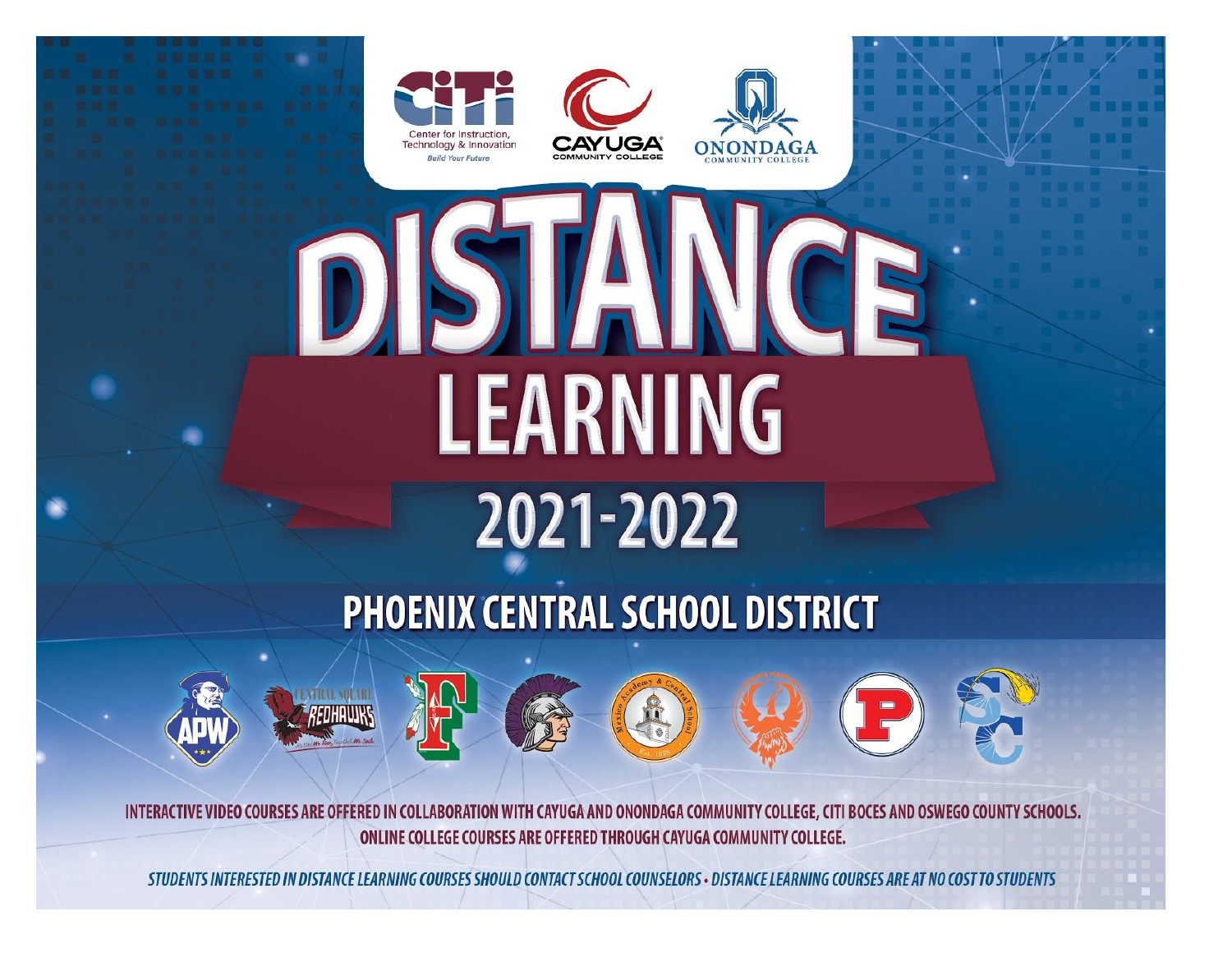

# **Interactive Video and Online College Courses**

 **To maximize schedules, students should consider taking all courses in a pathway for the full year.**

For example, all courses in the Medical/Gen Ed Pathway from 7:55-9:05 each day for the FALL and SPRING semester will result in 12 college credits.  **Intersession and Summer Courses are optional but could result in 18 college credits in one year.**

Additional online courses are available for students with study halls. Students are limited to one additional online college course per semester.

| <b>Central Square</b> | $7:55-9:05$<br><b>Medical/Gen Ed Pathway</b>                                              | $9:20-10:35$<br><b>ASL Pathway Year 1</b>                  | $10:55-12:07$<br><b>CJ Pathway</b>                             | $1:05-2:10$<br><b>ASL Pathway Year 2</b>                  | <b>ONLINE Courses for</b><br><b>Students with Study Halls</b>                            |
|-----------------------|-------------------------------------------------------------------------------------------|------------------------------------------------------------|----------------------------------------------------------------|-----------------------------------------------------------|------------------------------------------------------------------------------------------|
| <b>FALL MWF</b>       | <b>CCC PHI 130 VIDEO</b><br>Medical Ethics*                                               | <b>OCC ASL 101 VIDEO</b><br>American Sign Language 1       | <b>CCC CJ 111 VIDEO</b><br>Intro to Criminal<br><b>Systems</b> | <b>OCC ASL 201 VIDEO</b><br>American Sign Language 3      | <b>CCC PSY 101 ONLINE</b><br><b>Introductory Psychology</b><br><b>CCC COM 130 ONLINE</b> |
| <b>FALL TTHF</b>      | <b>CCC PSY 101 VIDEO</b><br><b>Introductory Psychology</b>                                | <b>OCC COM 210 VIDEO</b><br><b>Public Speaking</b>         | <b>CCC SOC 101 VIDEO</b><br><b>Introductory Sociology</b>      | OCC ANT 152 VIDEO<br>Intro to Cultural<br>Anthropology    | Human Communications<br><b>CCC BUS 103 ONLINE</b><br>Principles of Business              |
| <b>INTERSESSION</b>   | <b>CCC HLTH 104 - Personal Health - ONLINE</b><br><b>CCC BIO 209 - Nutrition - ONLINE</b> |                                                            |                                                                |                                                           |                                                                                          |
| <b>SPRING MWF</b>     | <b>CCC SOC 101 VIDEO</b><br><b>Introductory Sociology</b>                                 | <b>OCC ASL 102 VIDEO</b><br>American Sign Language 2       | <b>CCC CJ 220 VIDEO</b><br>Criminology                         | <b>OCC ASL 202 VIDEO</b><br>American Sign Language 4      | <b>CCC SOC 101 ONLINE</b><br><b>Introductory Sociology</b><br><b>CCC ECON 102 ONLINE</b> |
| <b>SPRING TTHF</b>    | <b>CCC PSY 212 ONLINE</b><br>Developmental PSY - Life<br>Span                             | <b>OCC COM 220 VIDEO</b><br>Interpersonal<br>Communication | <b>CCC PSY 101 VIDEO</b><br><b>Introductory Psychology</b>     | <b>OCC SOC 103 VIDEO</b><br><b>Introductory Sociology</b> | Personal Finance<br><b>CCC BUS 232 ONLINE</b><br>Intro to Social Media<br>Marketing      |
| <b>SUMMER</b>         | <b>CCC HLTH 104 - Personal Health - ONLINE</b><br><b>CCC BIO 209 - Nutrition - ONLINE</b> |                                                            |                                                                |                                                           |                                                                                          |

Interactive Video Courses are taken at the school district in a state of the art distance learning room with a distance learning facilitator present. Each college has a matching distance learning room where the professor is located. All courses are instructed by college professors located at Cayuga and Onondaga Community College. Students take courses with other high school students from across Oswego County. Online courses are offered through Cayuga Community College and can be taken during a study hall but must report to the distance learning facilitator located in the school district.  **All students are progress monitored by CiTi BOCES.**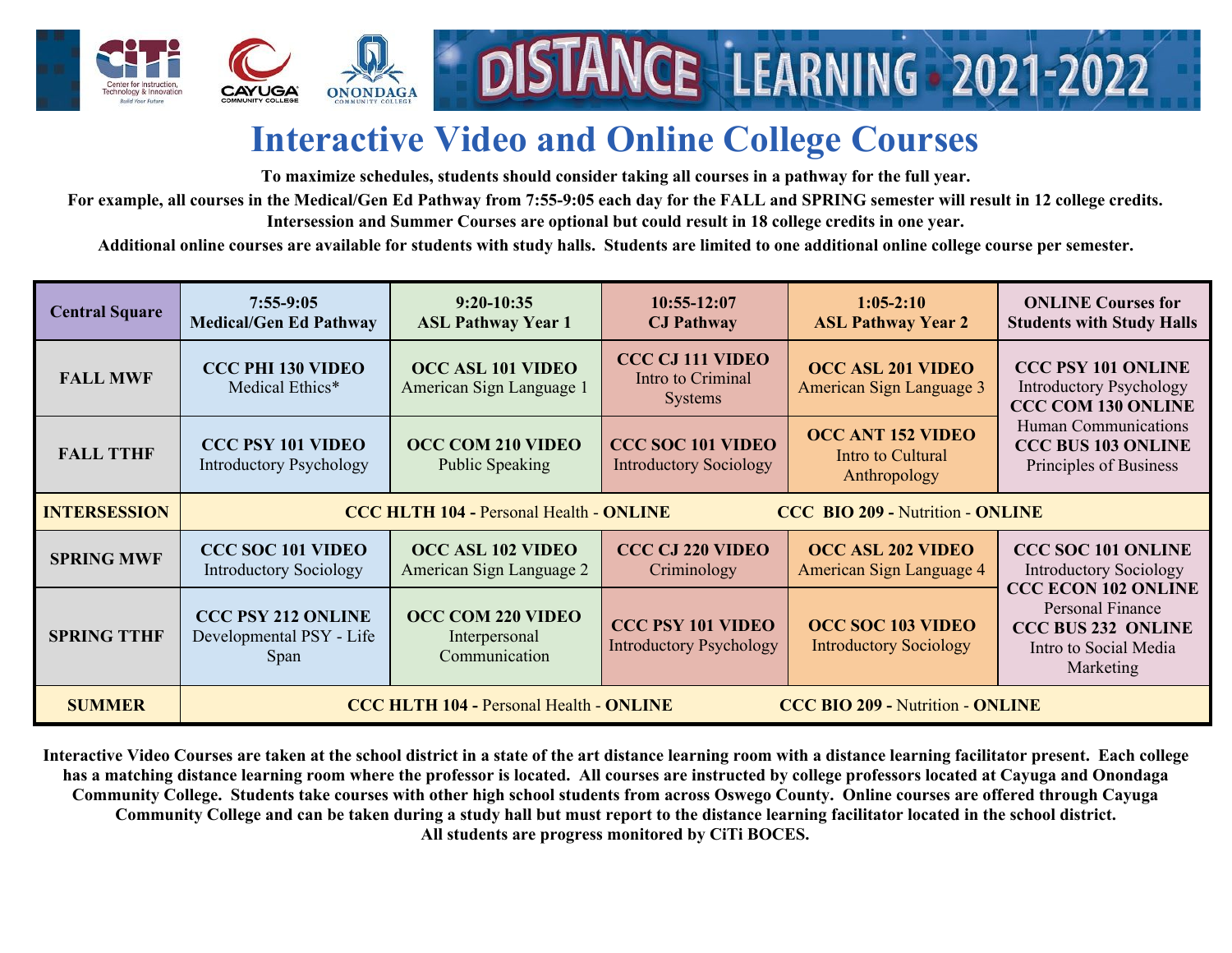

#### **ANT 152 Introduction to Cultural Anthropology**

#### **Onondaga CC - 3 college credits**

 This course provides students with an introduction to the cultural and social systems that humans have devised over time and space, using a comparative anthropological perspective. The course will also focus on using the methods, theories, and concepts of cultural anthropology to understand and explain the cultural diversity seen around the world.

DISTANCE LEARNING 2021-2022

Delivered via Interactive Video

# **ASL 101 American Sign Language 1**

### **Onondaga CC - 3 college credits**

 This course is designed for students with little or no previous knowledge of American Sign Language. Students acquire basic grammar and lexical skills that will enable them to communicate in routine social or professional situations within an authentic cultural context. Topics may include, but are not limited to, the following: biographical information, relationships, preferences, leisure activities and making plans for the future. Delivered via Interactive Video

# **ASL 102 American Sign Language 2 Onondaga CC - 3 college credits**

 This course is a sequel to American Sign Language I. It builds upon the basic grammatical, linguistic, communicative and cultural concepts learned in ASL 101. Students learn to communicate in the context of an increasing number of daily life topics. Topics may include, but are not limited to the following: daily routines, hobbies, food, clothing and other belongings, health and emergencies, and the workplace. Prerequisite: ASL 101 Delivered via Interactive Video

# **ASL 201 American Sign Language 3 Onondaga CC - 3 college credits**

 This dynamic course draws upon previously acquired knowledge while introducing students to more complex grammatical and lexical structures to further develop communicative proficiency and cultural knowledge. This course is conducted mostly in American Sign Language. Upon successful completion of ASL 201, students may enroll in ASL 202. This course fulfills the Global Awareness requirement at OCC. Prerequisite(s): ASL 102 Delivered via Interactive Video

#### **ASL 202 American Sign Language 4 Onondaga CC - 3 college credits**

 This course is a sequel to American Sign Language III. Students develop increasingly complex grammatical, linguistic, communicative, and cultural skills that will enable them to communicate in a greater range of situations within an authentic cultural context. In this course, students will use depiction and discourse strategies to narrate about and to discuss relevant topics to the Deaf community such as people, personal experiences, vehicle incidents, and medical situations. Prerequisite: ASL 201 Delivered via Interactive Video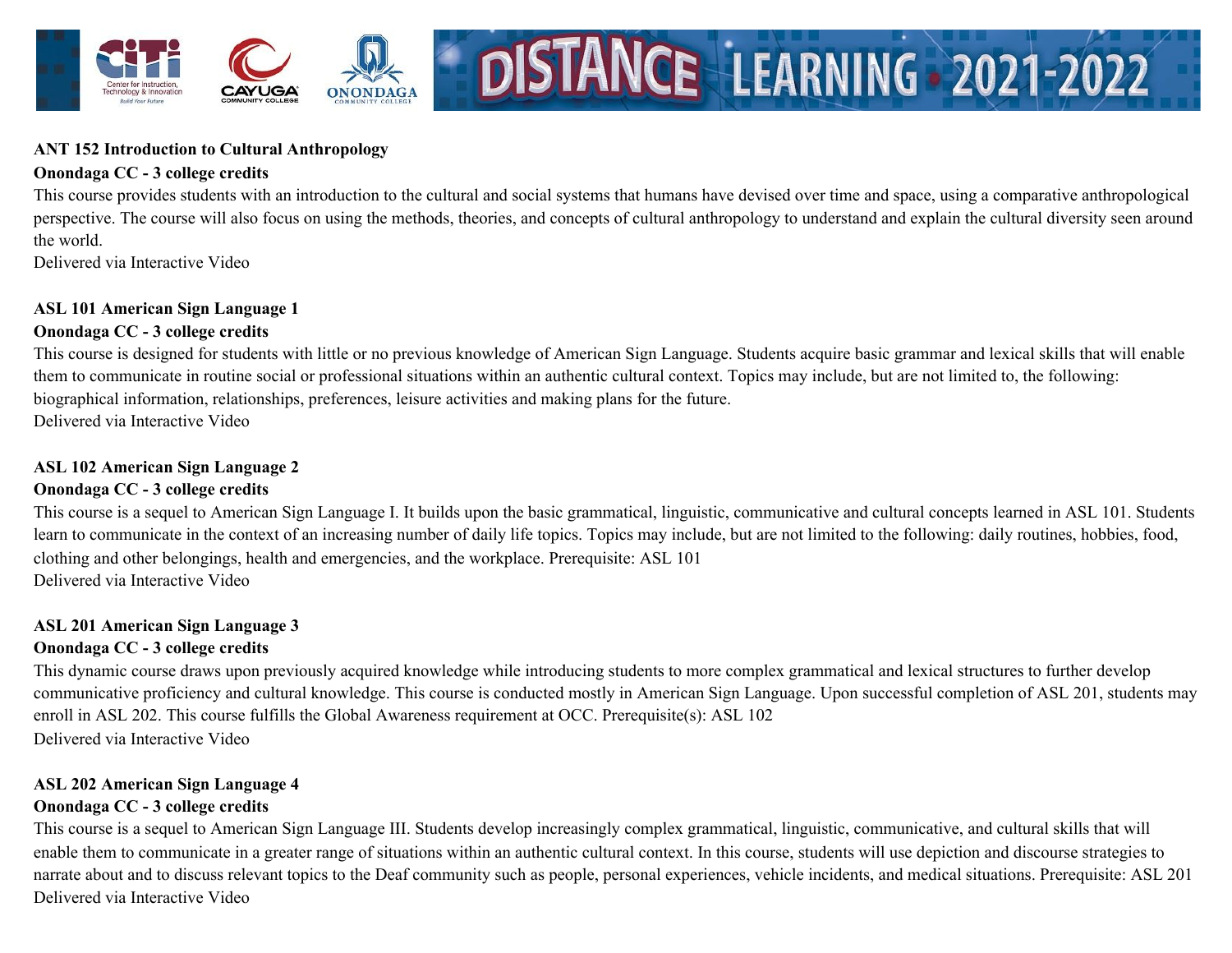

#### **BIO 209 Basic Nutrition**

# **Cayuga CC - 3 college credits**

 Appropriate for science majors and non-majors, also students pursuing a career in healthcare professions. Examines the fundamentals of nutrition, including nutrient composition of foods; physiological factors influencing nutritional needs; behavioral considerations related to food intake; nutrient digestion, assimilation, and storage; energy requirements; life cycle requirements; weight management; diet therapy; fad diets; manufactured food; methods used in dietary assessment and nutrition research. ONLINE only during intersession and summer semester.

DISTANCE LEARNING 2021-2022

### **BUS 103 Principles of Business**

# **Cayuga CC - 3 college credits**

 Overview includes foundations of American business, forms of enterprise, organizing for business, fundamentals of management, the production of goods and services, human relations, union-management relations, marketing, accounting, finance, money and banking, securities and investments, government relations and business law. ONLINE ONLY

#### **BUS 232 Introduction to Social Media Marketing**

### **Cayuga CC - 3 college credits**

 This course provides an overview of how social media has drastically changed overall marketing strategies and how companies are embracing social media to enhance customer relationships, brand awareness, and market share. Students will explore the types of social media tools such as (Facebook, Twitter, LinkedIn, YouTube, Instagram, Google, etc.) and learn strategies to implement these tools in an overall marketing plan. Students will use case studies and real-world examples to explore current examples and future opportunities of how marketing professionals have capitalized on these social media strategies

# **CJ 111 Introduction to Criminal Systems**

# **Cayuga CC - 3 college credits**

 Comprehensive survey of justice systems including historical, organizational, social, functional, and administrative aspects. Provides the background and principles to introduce students to succeeding in specialized courses. Delivered via Interactive Video

# **CJ 220 Criminology**

# **Cayuga CC - 3 college credits**

Prerequisite: CJ 111. Studies the causes of crime and detection and treatment methods. It also covers the historical approach and modern methods. Delivered via Interactive Video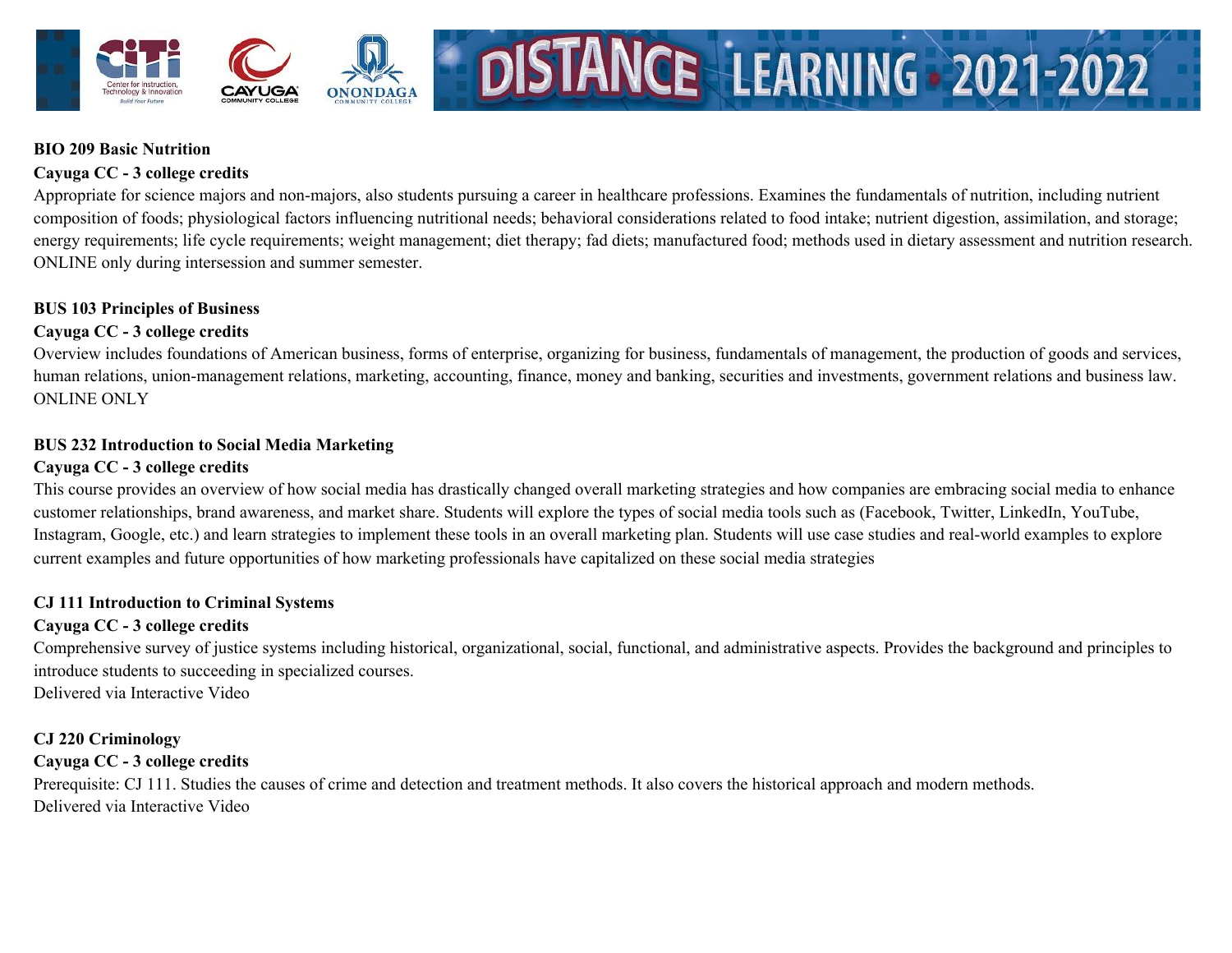

#### **COM 210 Public Speaking**

#### **Onondaga CC - 3 college credits**

 Public Speaking is a course designed to acquaint the student with the basic theories and skills of public discourse. Course content includes the importance of audience analysis and adaptation, how to choose an appropriate topic, organization, speech purpose and delivery, and critical analysis of discourse. Word study, effective language use, effective non-verbal skills and critical listening skills are also stressed. Delivered via Interactive Video

DISTANCE LEARNING 2021-2022

 **COM 220 Interpersonal Communication**

#### **Onondaga CC - 3 college credits**

 This introductory course is designed to acquaint students with the communication skills needed to succeed both academically and socially. Course content includes communication theory, perception, verbal and non-verbal communication, effective listening, assertiveness, awareness of the self as communicator, interpersonal problem-solving, and relational communication. Emphasis is placed on class discussion as a tool for learning and practicing the skills presented in class. Delivered via Interactive Video

### **COMM 130 Human Communications**

#### **Cayuga CC - 3 college credits**

 This course introduces students to communication studies. It surveys topics in human perception, language, relationships, face-to-face, and mediated communications. Models for effective communication are explored in various contexts and cultures. ONLINE ONLY

#### **ECON 102 Personal Finance**

# **Cayuga CC - 3 college credits**

 For students who desire knowledge in managing their personal finances. Topics include budgeting; saving; borrowing; home purchasing; automobile purchasing; life, auto, and home insurance; health, disability and retirement programs; estate planning; and investing. ONLINE ONLY

# **HLTH 104 Personal Health**

# **Cayuga CC - 3 college credits**

 An in-depth course in maintaining lifelong good health examines emotional health, drug education, family health, personal fitness, disease, consumer, and environmental health.

ONLINE only during intersession and summer semester.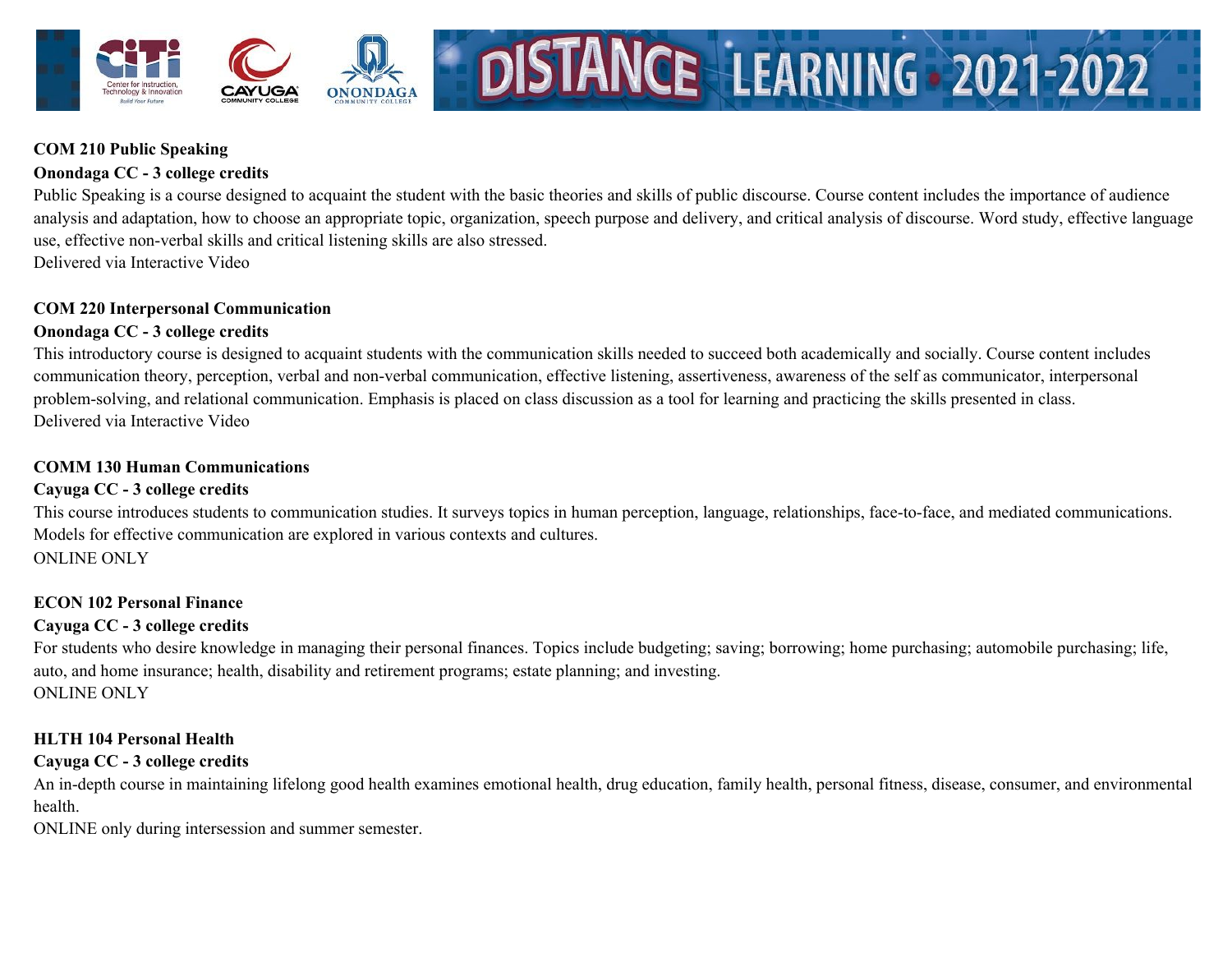

#### **PHIL 130 Medical Ethics\***

#### **Cayuga CC - 3 college credits**

 Medical ethics focuses on the intersection between ethics, medical theory, practice, and policy. This course introduces students to the methods of medical ethics by focusing on the process and concepts of ethics and applying them to debates in the medical field like assisted suicide and euthanasia, assisted reproduction and abortion, and the problems of justice and health care access. Students will learn to use ethical theories to make sense of moral conflicts and support their conclusions with evidence. This course emphasizes critical thinking, ethical decision-making, and problem-solving.

DISTANCE LEARNING 2021-2022

Delivered via Interactive Video

There is a possibility Medical Ethics will be changed to PHI 105 Ethics depending upon professor availability.

#### **PSY 101 Introductory Psychology**

#### **Cayuga CC - 3 college credits**

 Basic orientation to the psychology of human behavior. Studies the aims and methods of psychological investigation and measurement, and biological and social influences on behavior. It also focuses on learning, motivation, emotion, perception, and personality development. Delivered via Interactive Video or Online

#### **PSY 212 Developmental Psychology - Life Span**

#### **Cayuga CC - 3 college credits**

Prerequisite: PSY 101. Introduction to the foundations of human development across the life span. Developmental processes and issues characterizing various stages of aging are studied, with attention to the interrelationships of the various stages and intergenerational issues. ONLINE ONLY

#### **SOC 101 Introductory Sociology**

#### **Cayuga CC - 3 college credits**

 Introduces sociology as a science concerned with relationships, institutions, organizations, and the physical environment. Outlines the major theories as a basis for sociological perspectives on social issues. Covers the origins of sociology as a science, diverse patterns of social organization from a global perspective, the nature and substance of cultural systems and social institutions, and sociological perspectives in analyzing trends in human society. Delivered via Interactive Video or Online

#### **SOC 103 Introductory Sociology**

#### **Onondaga CC - 3 college credits**

 This course is a foundational introduction to the broad range of topics encompassed in the "science of society." Students will learn how to study society with sociological methodologies and how to interpret it with sociological theories and thinking. Students will furthermore explore major sociological topics such as social and economic inequality, gender and sex, the structures of family and human societies, race and ethnicity, religion, socialization processes, and forms of deviance and culture. Prerequisite: 80% GPA at the end of Junior Year.

Delivered via Interactive Video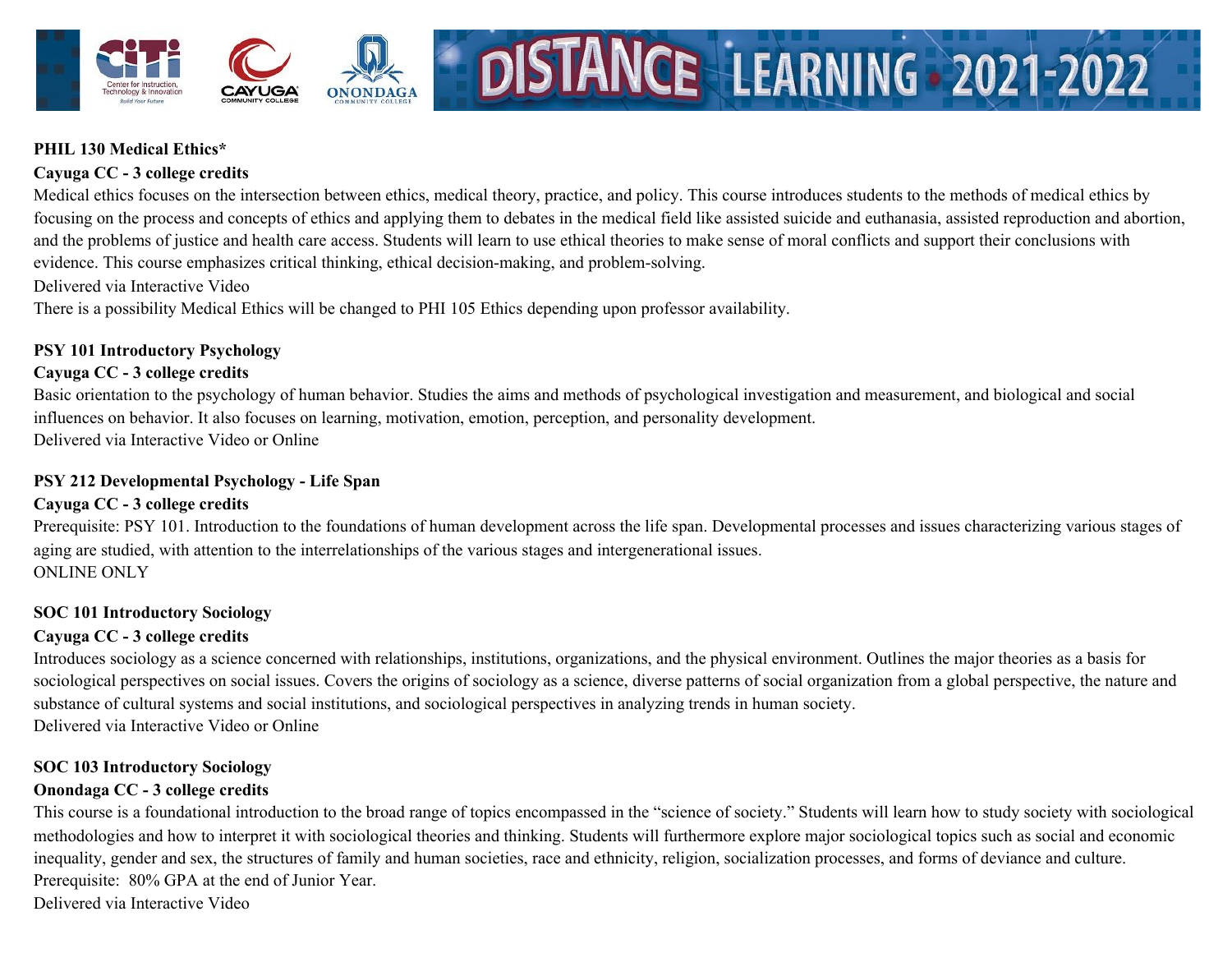

# **STUDENT PATHWAYS**

 **To maximize schedules, students should consider taking all courses in a pathway for the full year.**

For example, all courses in the Medical/Gen Ed Pathway from 7:55-9:05 each day for the FALL and SPRING semester will result in 12 college credits.  **Intersession and Summer Courses are optional but could result in 18 college credits in one year.**

Additional online courses are available for students with study halls. Students are limited to one additional online course per semester.

# **Medical/General Education Pathway**

| $7:55-9:05$                  | <b>Medical/General Education Pathway</b>                                         | <b>Additional Online Courses Available</b>                                                                                               |  |
|------------------------------|----------------------------------------------------------------------------------|------------------------------------------------------------------------------------------------------------------------------------------|--|
| <b>Fall Semester MWF</b>     | <b>CCC PHI 130 Medical Ethics VIDEO*</b>                                         | <b>CCC PSY 101</b> Introductory Psychology<br><b>CCC COM 130 Human Communications</b><br><b>CCC BUS 103 Principles of Business</b>       |  |
| <b>Fall Semester TTHF</b>    | CCC PSY 101 Introductory Psychology VIDEO                                        |                                                                                                                                          |  |
| <b>Optional Intersession</b> | CCC BIO 209 ONLINE Basic Nutrition or CCC HLTH 104 ONLINE Personal Health        |                                                                                                                                          |  |
| <b>Spring Semester MWF</b>   | CCC SOC 101 Introductory Sociology VIDEO                                         | <b>CCC SOC 101 Introductory Psychology</b><br><b>CCC ECON 102 Personal Finance</b><br><b>CCC BUS 232 Intro to Social Media Marketing</b> |  |
| <b>Spring Semester TTHF</b>  | CCC PSY 212 ONLINE Developmental PSY - Life Span                                 |                                                                                                                                          |  |
| <b>Optional Summer</b>       | <b>CCC BIO 209 ONLINE Basic Nutrition or CCC HLTH 104 ONLINE Personal Health</b> |                                                                                                                                          |  |

\*PHI 130 Medical Ethics may change to PHI 105 Ethics depending upon professor availability. (Gen Ed Credit)

# **Criminal Justice Pathway**

| $10:55-12:07$                | <b>Criminal Justice Pathway</b>                                                  | <b>Additional Online Courses Available</b>                                                                                               |  |
|------------------------------|----------------------------------------------------------------------------------|------------------------------------------------------------------------------------------------------------------------------------------|--|
| <b>Fall Semester MWF</b>     | CCC CJ 111 Introduction to Justice Systems VIDEO                                 | <b>CCC PSY 101</b> Introductory Psychology<br><b>CCC COM 130 Human Communications</b><br><b>CCC BUS 103 Principles of Business</b>       |  |
| <b>Fall Semester TTHF</b>    | <b>CCC SOC 101 Introductory Sociology VIDEO</b>                                  |                                                                                                                                          |  |
| <b>Optional Intersession</b> | CCC BIO 209 ONLINE Basic Nutrition or CCC HLTH 104 ONLINE Personal Health        |                                                                                                                                          |  |
| <b>Spring Semester MWF</b>   | <b>CCC CJ 220 Criminology VIDEO</b>                                              | <b>CCC SOC 101 Introductory Psychology</b><br><b>CCC ECON 102 Personal Finance</b><br><b>CCC BUS 232 Intro to Social Media Marketing</b> |  |
| <b>Spring Semester TTHF</b>  | <b>CCC PSY 101 Introductory Psychology VIDEO</b>                                 |                                                                                                                                          |  |
| <b>Optional Summer</b>       | <b>CCC BIO 209 ONLINE Basic Nutrition or CCC HLTH 104 ONLINE Personal Health</b> |                                                                                                                                          |  |